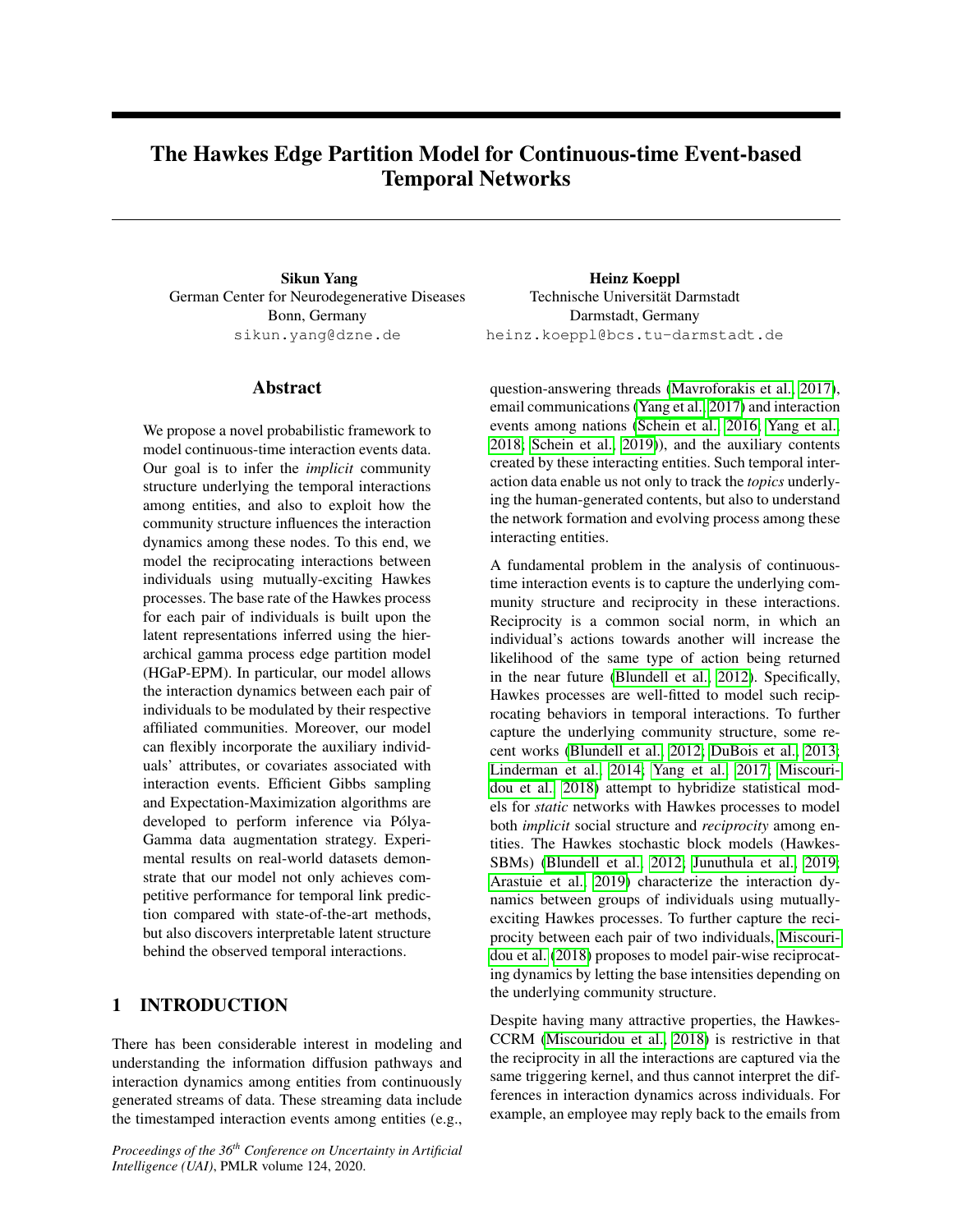<span id="page-1-0"></span>

Figure 1: An illustrative example. The top left figure plots the aggregated *directed* networks from the interactions among five nodes. The bottom left graph shows the underlying community structure. We see that both Bob and Helen have interest in "baseball" and "hiking". The top right graph plots the intensity functions of the interactions from Bob to Helen, and from Helen to Bob, respectively. The bottom right graph plots the interactions from Bob to Helen, and from Helen to Bob, respectively. These interactions may represent the messages between the involved nodes. As in this example, some of their interactions are about "baseball", and others relate to "hiking". We assume that behind each interaction, the latent patterns of the involved nodes determines the excitation effects of that event on the opposite direction.

his/her department more quickly than responding to nonurgent emails from outside. A fundamental problem in modeling such temporal dynamics is to infer the *latent struture* behind observed events [\(Du et al., 2015;](#page-9-11) [Mavro](#page-9-0)[forakis et al., 2017;](#page-9-0) [Xu et al., 2017;](#page-9-12) [Tan et al., 2018a\)](#page-9-13). To account for heterogeneity both in how two individuals initiate interactions as well as in the dynamics within each specific event, [Yang et al.](#page-9-1) [\(2017\)](#page-9-1) proposes to modulate both the *base* and *reciprocate* rate with a dual latent space model, instead of exploiting the latent structure underlying observed events.

In this paper, we attempt to develop a new framework, the Hawkes edge partition model (Hawkes-EPM) , which hybridizes the recently advanced hierarchical gamma process edge partition model (HGaP-EPM) [\(Zhou, 2015\)](#page-9-14) with Hawkes processes. More specifically, the base intensity of the Hawkes process is built upon the latent representations inferred by the HGaP-EPM, which enables us to capture the *overlapping* communities, degree *heterogeneity* and *sparsity* underlying the observed interactions. To accurately capture the interaction dynamics between two individuals, our model augments each specific interaction between them with a pair of latent variables, to indicate which of their latent communities (features) leads to the occurring of that interaction. Accordingly, the excitation effect of each interaction on its opposite direction is determined by its latent variables. For instance, as shown in Figure [1,](#page-1-0) Bob and Helen have many common interests (features), and some of their interactions are due to their common interests in playing baseball. Moreover, our model can automatically determine the number of the underlying communities via the inherent shrinkage mechanism of the hierarchical gamma process [\(Zhou and Carin, 2015\)](#page-9-15). Furthermore, our model construction can flexibly incorporate the auxiliary individuals' attributes, or covariates associated with interaction events.

Contributions. We make the following contributions: (1) We propose a statistical model for continuous-time dynamic networks by capturing the underlying community structure via the base rate of the mutually-exciting Hawkes process, and estimating the number of communities with the hierarchical gamma process. (2) The proposed model accounts for heterogeneity both in *exogenous* and *endogenous* activities. (3) Efficient approximate inference can be performed with closed-form update equations using data augmentation techniques. (4) The developed model is applied for temporal link prediction using real-world data, and shows competitive performance compared with state-of-the-art models.

The paper is organized as follows. Section 2 shortly reviews the necessary background. Section 3 describes the Hawkes-EPM model. Section 4 discusses how the proposed model relates to previous works. Section 5 describes the developed inference procedure. Section 6 presents the experimental results on real-world interaction event datasets.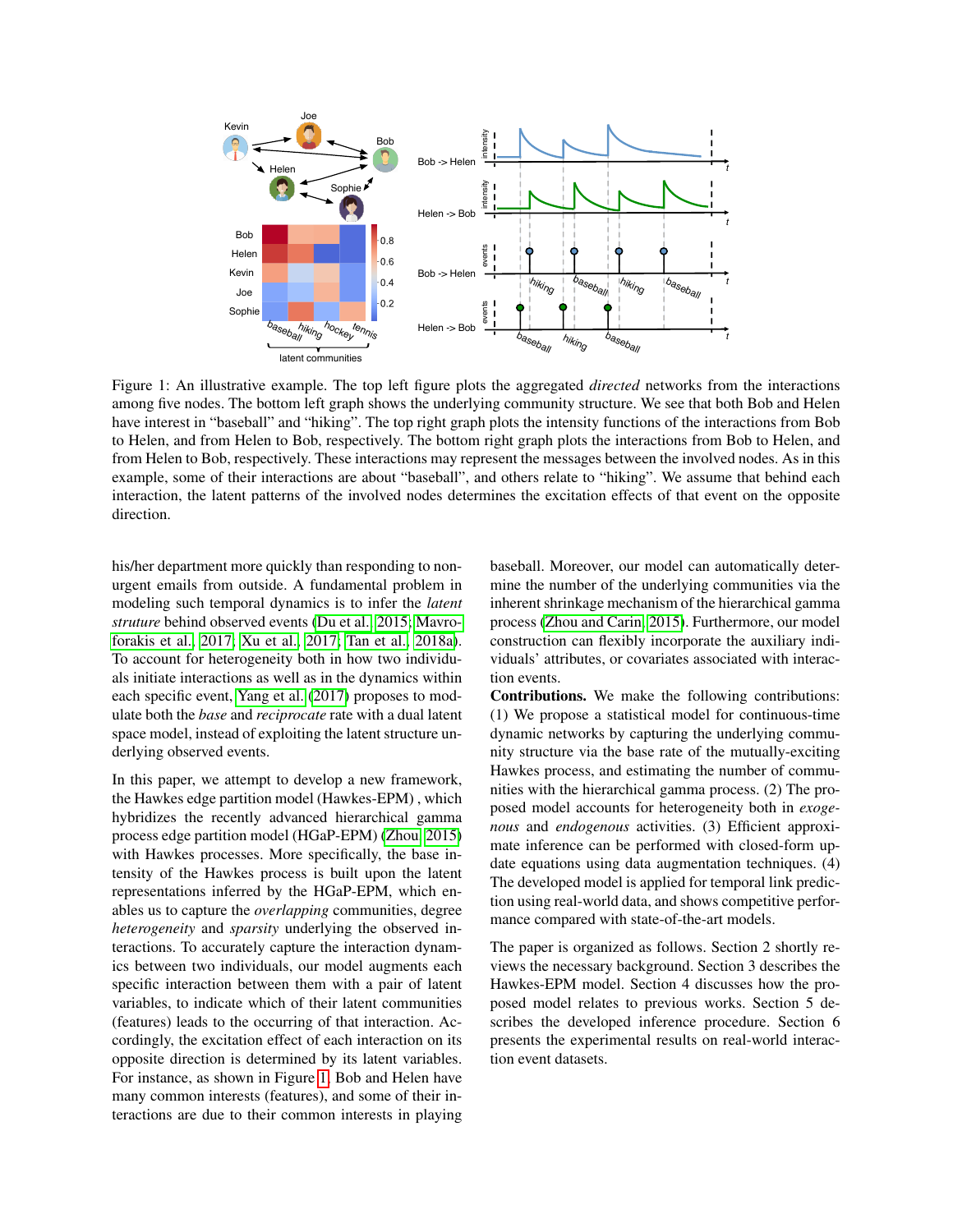### 2 BACKGROUND

The proposed Hawkes edge partition model is built upon the hierarchical gamma process edge partition model, which infers the underlying community structure behind the aggregated temporal events, and also relies on Hawkes processes, which capture the reciprocating behaviors between nodes. Next we shall briefly review the two building components.

#### 2.1 HIERARCHICAL GAMMA PROCESS EDGE PARTITION MODELS

The hierarchical gamma process edge partition (HGaP-EPM) model [\(Zhou, 2015\)](#page-9-14) was recently proposed to detect overlapping community structure in static relational data. Formally, let  $V$  denotes a set of nodes, and the (static) relationships among  $V \equiv |\mathcal{V}|$  nodes be represented by a binary adjacency matrix  $E \in \{0, 1\}^{V \times V}$ , where  $e_{u,v} = 1$  if there is an (directed) edge from nodes u to v, and 0 otherwise. We ignore self-edges  $\{e_{u,u}\}_{u\in\mathcal{V}}$ as a node never interacts with itself. The (truncated) HGaP-EPM is generated as

$$
\phi_{u,k} \sim \text{Gamma}(a_u, 1/c_u), \quad a_u \sim \text{Gamma}(e_0, 1/f_0),
$$
\n
$$
r_k \sim \text{Gamma}(r_0/K, 1/c_0),
$$
\n
$$
\Omega_{k,k'} \sim \begin{cases}\n\text{Gamma}(\xi r_k, \chi), & \text{if } k = k' \\
\text{Gamma}(r_k r_{k'}, \chi), & \text{otherwise}\n\end{cases},
$$
\n
$$
e_{u,v} \sim \text{Bernoulli}\left[1 - \prod_{k,k'=1}^K \exp(-\phi_{u,k}\Omega_{k,k'}\phi_{v,k'})\right],
$$

where each node  $u \in V$  is chacterized by a *positive* feature vector  $[\phi_{u,1}, \dots, \phi_{u,K}]^{\text{T}}$  with  $\phi_{u,k}$  measuring how strongly node  $u$  is affiliated to each community  $k = 1, \ldots, K$ .  $a_u$  captures the *sociability* of node u, and thus node  $u$  exhibiting a large number of interactions will be characterized by a large  $a_u$ . The prevalence of each community  $k$  is captured by a positive weight  $r_k$ . The HGaP-EPM can infer an appropriate number of communities via its inherent shrinkage mechanism: many communities' weights  $\{r_k\}$  tend to be small as  $K \to \infty$ , and thus most redundant communities will be shrunk effectively. The parameters  $\Omega_{k,k}$  and  $\Omega_{k,k'}$  capture the intracommunity and inter-community interaction weights, respectively. In particular,  $\xi$  prevents overly shrinking  $\Omega_{k,k}$ for small communities. The probability of there being an edge from node  $u$  to node  $v$  is parameterized under the Bernoulli-Poisson link (BPL) function  $Pr(y = 1)$  $\zeta$  = 1 –  $e^{-\zeta}$ , where  $\zeta$  defines the positive rate. Fol-lowing [\(Zhou, 2015\)](#page-9-14), we impose the  $Gamma(1, 1)$  prior over the hyperparameters  $c_u$ ,  $c_0$ ,  $e_0$ ,  $f_0$ ,  $r_0$ ,  $\xi$ ,  $\chi$ , independently. Interestingly, the probability of an edge  $e_{u,v}$  modeled by the BPL can be equivalently generated as

$$
e_{u,v} = \mathbf{1}(\tilde{e}_{u,v} \ge 1),
$$
  

$$
\tilde{e}_{u,v} \sim \text{Poisson}\left(\sum_{k=1}^K \sum_{k'=1}^K \phi_{u,k} \Omega_{k,k'} \phi_{v,k'}\right),
$$

where  $\phi_{u,k}\Omega_{k,k'}\phi_{v,k'}$  capture the connecting strength between nodes  $u$  and  $v$  due to their affiliations to communities  $k, k'$ , respectively. Note that the HGaP-EPM not only captures the *overlapping* community structure, degree *heterogeneity*, but also characterizes structured sparsity patterns in community-community interactions [\(Zhou,](#page-9-16) [2018a\)](#page-9-16).

#### 2.2 HAWKES PROCESSES

Let  $N(t)$  be a counting process recording the number of events occurring at times  $\{t_i\}$  with  $t_i < t$ . The probability of an event occurring in a small time interval  $[t, t+dt)$ is given by  $Pr(dN(t) = 1 | \mathcal{H}(t)) = \lambda(t)dt$ , where  $\mathcal{H}(t) \equiv \{t_i \mid t_i < t\}$  denotes the history of events up to but not including time t,  $dN(t)$  is the increment of the process, and  $\lambda(t)$  is the conditional intensity function (intensity, for short) of  $N(t)$ . A Hawkes process is a stochastic point process [\(Daley and Vere-Jones, 2003\)](#page-9-17) with intensity function defined as

$$
\lambda(t) = \mu + \int_0^t \gamma(t - s) dN(s) = \mu + \sum_{j:t_j \in \mathcal{H}(t)} \gamma(t - t_j),
$$

where  $\mu \geq 0$  is the base rate capturing the *exogenous* activities, and  $\gamma(t)$  is the nonnegative triggering kernel modelling the *endogenous* activities. Note that this intensity function characterizes the self-excitation effects that past events have on the current event rate. Here, we consider an exponential kernel  $\gamma(t-s) \equiv \alpha \exp[-(t-s)/\delta]$ where  $\alpha \geq 0$  determines the magnitude of excitations, which exponentially decays with a constant rate  $\delta \geq 0$ . The stationary condition for Hawkes processes requires  $\alpha\delta$  < 1. Recent work [\(Blundell et al., 2012;](#page-9-5) [Yang et al.,](#page-9-1) [2017;](#page-9-1) [Miscouridou et al., 2018;](#page-9-8) [Junuthula et al., 2019;](#page-9-9) [Arastuie et al., 2019\)](#page-9-10) were proposed to capture the reciprocity in communications between a pair of individuals using mutually-exciting Hawkes processes. Formally, for a pair of nodes  $u, v \in V$ , we have the counting processes  $N_{u,v}(t)$ , which defines the number of *directed* interactions from node  $u$  to node  $v$  in the time interval  $[0, t)$ . Let the history of interactions from nodes u to v be denoted as  $\mathcal{H}_{u,v}(t)$ . Accordingly,  $N_{u,v}(t)$  and  $N_{v,u}(t)$ are mutually-exciting Hawkes processes if their intensity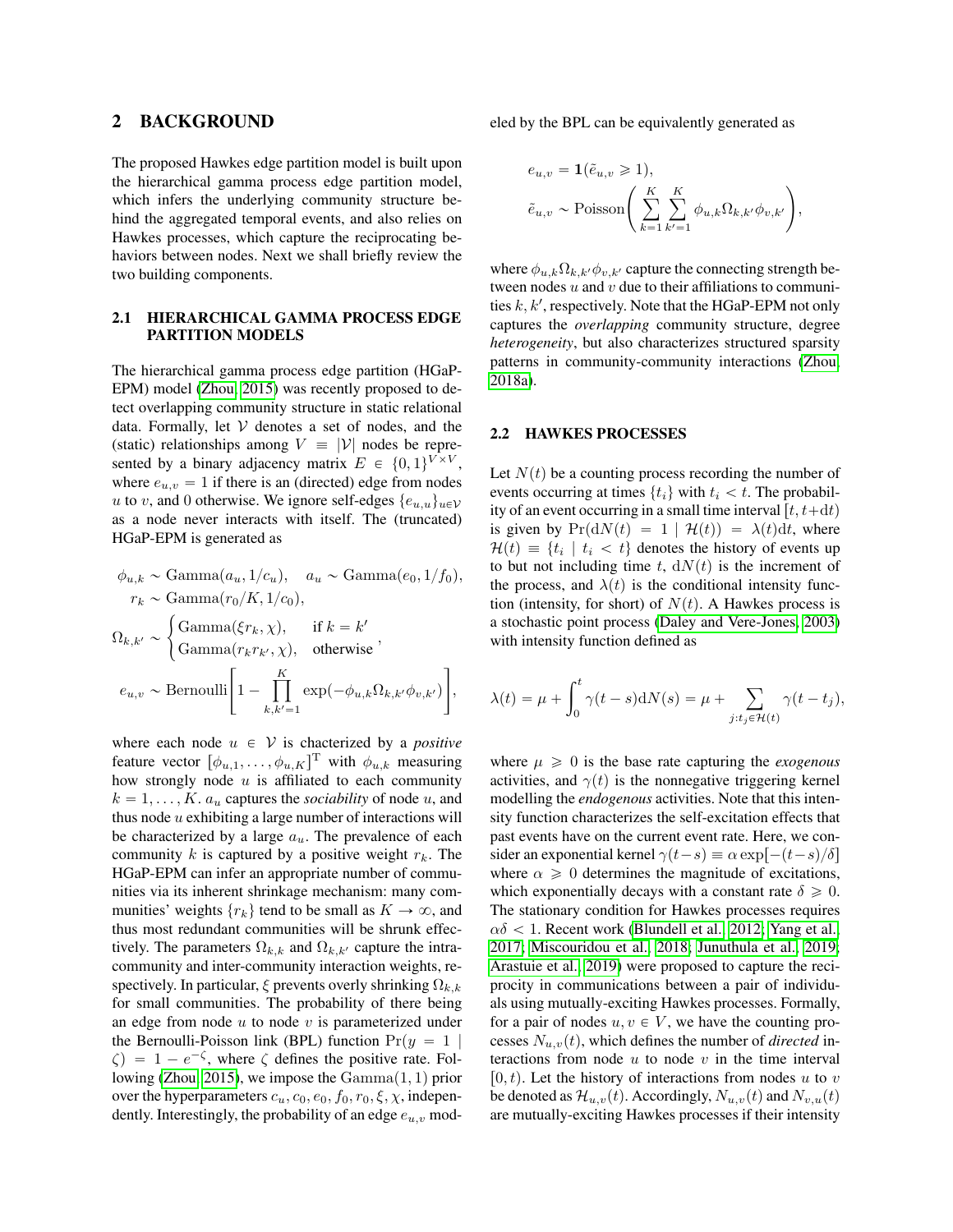<span id="page-3-0"></span>

Figure 2: A simple example for the Hawkes-EPM model. The top left figure shows the inferred matrix of node features  $\Phi$ , and the community-community interaction strength  $\Omega$ . Here, node u connects to node v through the intracommunity interaction  $(1, 1)$  and inter-community interaction  $(2, 3)$ . The top right figure plots the interaction events between u and v. Each event is denoted by a bar, under which we use  $(a, b)$  to indicate the latent variables a, b of nodes u, v in that event, e.g.,  $z_1^u = 1$ ,  $z_1^v = 1$  for 1-st event. The bottom left figure plots the intensities of the interactions from u to v, and from v to u, respectively. Equivalently,  $\lambda_{u,v}(t)$  can be represented by the summation of  $\{\lambda_{u,k,k',v}(t)\}_{k,k'}$ , where  $\lambda_{u,k,k',v}(t)$  denotes the interaction intensity from u to v via the inter-community  $(k, k')$ .

functions take the forms

$$
\lambda_{u,v}(t) = \mu_{u,v} + \sum_{t_j \in \mathcal{H}_{v,u}(t)} \gamma(t - t_j),
$$
  

$$
\lambda_{v,u}(t) = \mu_{v,u} + \sum_{t_i \in \mathcal{H}_{u,v}(t)} \gamma(t - t_i),
$$

respectively. Note that mutually-exciting Hawkes processes capture the reciprocating interactions from node  $u$  to node  $v$  at time  $t$  as a response to the past interactions from  $v$  to  $u$ .

# 3 THE HAWKES EDGE PARTITION MODEL

Let  $\{(t_i, s_i, d_i)\}_{i=1}^N$  be a sequence of temporal interaction events, where  $(t_i, s_i, d_i)$  is a *directed* interaction from node  $s_i$  (sender) to node  $d_i$  (receiver) at time  $t_i$ . To capture reciprocity in interactions, mutually exciting Hawkes processes (MHPs) assume that a specific event  $(t_i, s_i, d_i)$  is either an exogenous event triggered by the base rate  $\mu_{s_i,d_i}$ , or is an endogenous one, responding to a past event.

To further capture the underlying community structure, we augment each event  $(t_i, s_i, d_i)$  with two auxiliary variables  $z_i^s$  and  $z_i^d$ , which refer to the latent communities affiliated with respectively the sender and receiver. Hence, for the event sequence from node  $u$  to node  $v$ , the first event is driven by one of the sub-rates,  $\{\mu_{u,k,k',v}\}_{k,k'}$  where  $\mu_{u,k,k',v}$  denotes the sub-rate accounting for the exogenous interactions from  $u$  to  $v$  due to their respective affiliations to  $k, k'$ . Accordingly, each subsequent event from  $u$  to  $v$  is either driven by one of its corresponding sub-rates, or driven by a past event of the opposite direction. Figure [2](#page-3-0) presents a simple illustrative example for the Hawkes Edge Partition Model (Hawkes-EPM).

Formally, for a pair of two nodes  $u$  and  $v$ , the base rate  $\mu_{u,v}$  is built upon the latent parameters  $\{\phi_{u,k}\}_{u,k}$  and  $\{\Omega_{k,k'}\}_k$  inferred using the HGaP-EPM. More specifically, we define the intensity function for nodes  $u$  and  $v$ as

$$
\lambda_{u,v}(t) = \sum_{k,k'} \lambda_{u,k,k',v}(t),
$$
  

$$
\lambda_{u,k,k',v}(t) = \mu_{u,k,k',v} + \sum \gamma_{k,k'}(t - t_j),
$$
  

$$
j: t_j \in \mathcal{H}_{v,k',k,u}(t)
$$
  

$$
\gamma_{k,k'}(t - s) = \alpha_{k,k'} \exp[-(t - s)/\delta],
$$
 (1)

where  $\lambda_{u,v}(t)$  factorizes into the summation of the subintensities  $\{\lambda_{u,k,k',v}(t)\}_{k,k'}$ . We set the base rate  $\mu_{u,v}$  =  $k_{k,k'} \mu_{u,k,k',v}$ , where  $\mu_{u,k,k',v} = \phi_{u,k} \Omega_{k,k'} \phi_{v,k'}$ .  $\phi_{u,k}$ captures the affiliation of node  $u$  to community  $k$ , and  $\Omega_{k,k'}$  the inter-community interaction strength between k and k'. Hence, the base rate  $\mu_{u,v}$  naturally models that two nodes sharing more features are more likely to interact with each other.

In this work, we assume that if an occurring event is driven by a past event, the latent pattern of the occurring event is also determined by that past event. To this end, the rate  $\lambda_{u,k,k',v}(t)$  from u to v under the pattern  $(k, k'),$ is only allowed to be influenced by the past opposite interactions under the pattern  $(k', k)$ ,  $\{(t_j, s_j, d_j) | t_j <$  $t, s_j = v, d_j = u, z_j^s = k', z_j^d = k$ , which we denote by  $\{t_j \in \mathcal{H}_{v,k',k,u}(t)\}$ . Therefore, in Eq. [\(2\)](#page-4-0), we define a nonnegative kernel function  $\gamma_{k,k}$ , which captures the decaying influence of past events under the pattern  $(k', k)$  on the current intensity. More specifically,  $\alpha_{k,k'}$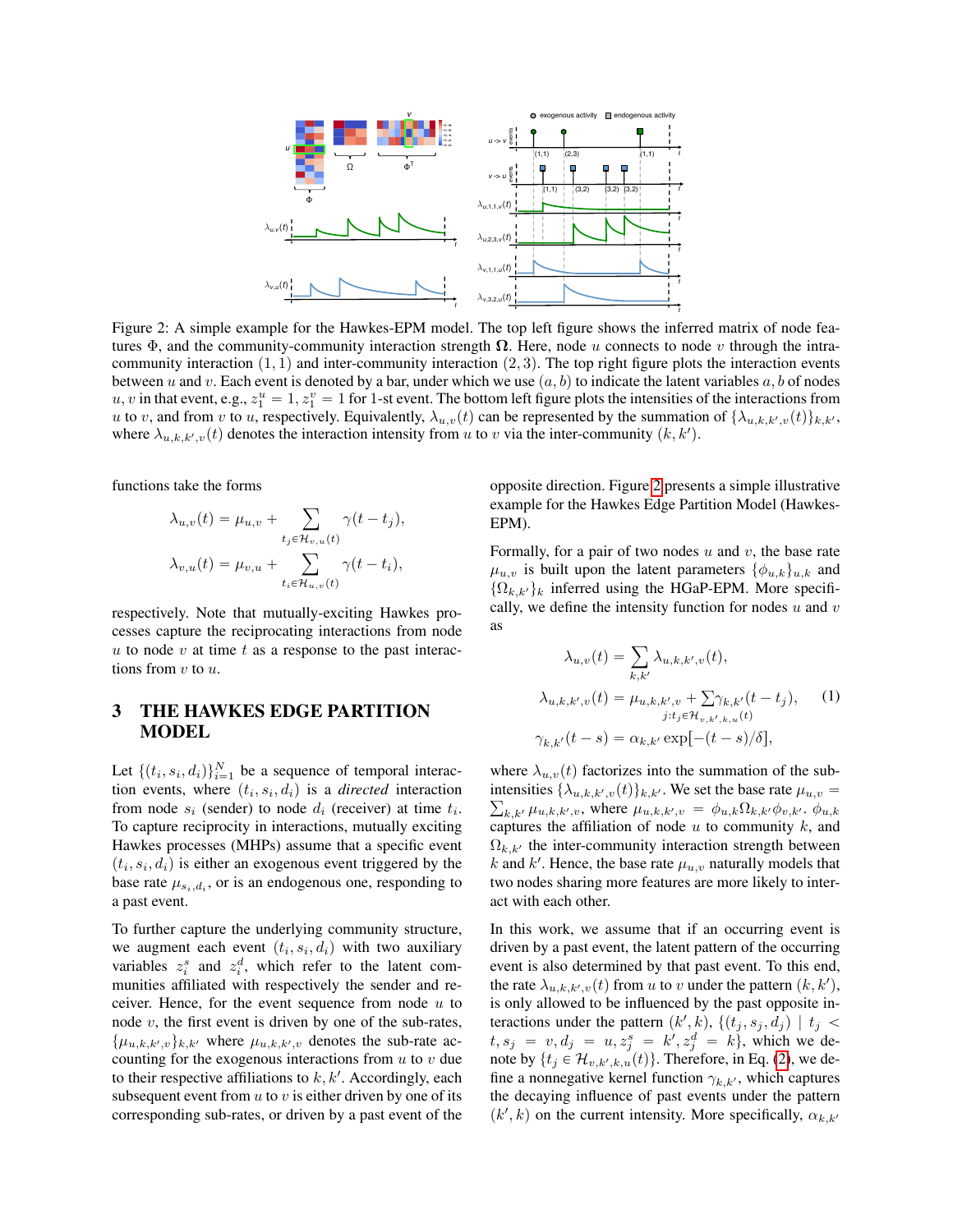controls the excitatory effect under the pattern  $(k', k)$ , and we impose a gamma prior over  $\alpha_{k,k}$ , i.e.,  $\alpha_{k,k'} \sim$  $Gamma(1, 1)$ . As reported in related works [\(Yang et al.,](#page-9-1) [2017;](#page-9-1) [Mavroforakis et al., 2017\)](#page-9-0), we find that inferring time scale  $\delta$  suffers from identifiability issue. Instead of modeling temporal dynamics via weighted combinations of basis kernels, we allow  $\alpha_{k,k'}$  to be varying between different patterns but fix  $\delta$  as a constant. Putting all this together, the conditional intensity function of the Hawkes-EPM, for the directed events from  $u$  to  $v$ , is

<span id="page-4-0"></span>
$$
\lambda_{u,v}(t) = \mu_{u,v} + \sum_{j:t_j \in \mathcal{H}_{v,k',k,u}(t)} \gamma_{i:t_j \in \mathcal{H}_{v,k',k,u}(t)} \n= \sum_{k,k'} \left\{ \mu_{u,k,k',v} + \sum_{j:t_j \in \mathcal{H}_{v,k',k,u}(t)} \alpha_{k,k'} \exp[-(t-t_j)/\delta] \right\},
$$
\n(2)

The latent patterns associated with each interaction is sampled as follows. If  $(t_i, s_i, d_i)$  is an *exogenous* event induced by  $\mu_{s_i,d_i}$ , the latent patterns  $z_i^s, z_i^d$  for  $s_i, d_i$  are determined by their affiliated communities via  $\phi_{s_i}, \phi_{d_i}$ , respectively. In case that  $(t_i, s_i, d_i)$  is an *endogenous* event,  $z_i^s$ ,  $z_i^d$  are determined by the past opposite interactions from  $d_i$  to  $s_i$ . More specifically, the latent patterns associated to  $i$ -th event can be generated as

<span id="page-4-2"></span>
$$
\Pr(z_i^s = k, z_i^d = k' | t_i, s_i = u, d_i = v)
$$
  
=  $\left( \mu_{u,k,k',v} + \sum_{j:t_j \in \mathcal{H}_{v,k',k,u}(t)} \alpha_{k,k'} \exp[-(t_i - t_j)/\delta] \right) / \lambda_{u,v}(t_i),$   
for  $k, k' = 1,...,K.$  (3)

In real temporal interactions, some additional information such as auxiliary node attributes, explicitly declared relationships among entities, and communicating contents are also available for accurately modelling temporal interaction dynamics when interaction events are incomplete (say, due to the privacy issues of individuals). Formally, let  $\mathbf{x}_{u,v} \equiv [x_{u,v}^1, \dots, x_{u,v}^D]^{\text{T}}$  denotes the covariates of D-dimension associated with a pair of nodes u and v. For example, the covariates  $x_{u,v}$  may represent the common attributes shared by  $u$  and  $v$ , or the word embeddings inferred from the communicating contents between  $u$  and  $v$ . We generalize the Hawkes-EPM model by letting

$$
\mu_{u,k,k',v} \sim \text{Gamma}(\tilde{\mu}_{u,k,k',v}, 1/(\exp[-\mathbf{x}_{u,v}^{\mathrm{T}} \boldsymbol{\beta}_{k,k'}])),
$$
\n(4)

where  $\tilde{\mu}_{u,k,k',v} \equiv \phi_{u,k} \Omega_{k,k'} \phi_{v,k'}$ , and  $\beta_{k,k'} \equiv$  $(\beta_{k,k'}^1, \ldots, \beta_{k,k'}^D)^T$  is the regression coefficient vector of latent pattern  $(k, k')$ . The base intensity in [\(4\)](#page-4-1) is drawn from a gamma prior where the shape parameter incorporates the underlying community structure information via  $\tilde{\mu}_{u,k,k',v}$ , and the scale parameter is a function of the

input auxiliary covariates. To our knowledge, the regression component in [\(4\)](#page-4-1) closely relates to [\(Rai et al., 2015;](#page-9-18) [Zhou, 2018b\)](#page-9-19), but firstly applied in this context and the inference derivation is non-trivial.

Remarks. Note that the proposed model allows an unbounded number of latent patterns to be shared across all pairs of interacting nodes via the hierarchical gamma process (HGaP) [\(Zhou and Carin, 2015\)](#page-9-15). As shown in Eq. [\(3\)](#page-4-2), the sub-rate  $\mu_{u,k,k',v}$  of the latent pattern  $(k, k')$ is non-negligible over the whole time period, and thus our model allows the events widely separated in time but with similar dynamics to be parameterized under the same pattern, to avoid *vanishing* prior issue [\(Mavro](#page-9-0)[forakis et al., 2017;](#page-9-0) [Kapoor et al., 2018\)](#page-9-20).

## 4 RELATED WORK

The proposed model closely relates to the Hawkes process-based interaction models and the Bayesian nonparametric prior-based Hawkes process models. Hawkes Processes-based Interaction Models. [Blun](#page-9-5)[dell et al.](#page-9-5) [\(2012\)](#page-9-5) describes the Hawkes stochastic block model (Hawkes-SBM), in which each node is allowed to be affiliated with only one community (nonoverlapping), and the interaction dynamics between two nodes are determined by their respective communityspecific intensities. The recent extensions [\(Junuthula](#page-9-9) [et al., 2019;](#page-9-9) [Arastuie et al., 2019\)](#page-9-10) can be seen as the variants of Hawkes-SBMs.

[Tan et al.](#page-9-13) [\(2018a\)](#page-9-13) describes an Indian buffet Hawkes process model, which assumes that each event can be simultaneously driven by multiple evolving factors shared among events. In contrast, the Hawkes-EPM relies on a *clustering* structure, where each interaction is categorized as one subtype, while the multiple evolving subtypes are shared among behind the events.

[Miscouridou et al.](#page-9-8) [\(2018\)](#page-9-8) describes an unified framework, which captures the overlapping community structure, graph sparsity and degree heterogeneity using compound completely random measure model, and models reciprocity between each pair of nodes via mutually exciting Hawkes processes. However, Hawkes-CCRM cannot capture the differences in temporal dynamics of individuals by using the same triggering kernel for all the entities. Our proposed model not only models the interpretable latent structure underlying observed interactions as in [\(Miscouridou et al., 2018\)](#page-9-8), but also captures the latent pattern behind each event using community-specific triggering kernels.

<span id="page-4-1"></span>Bayesian Nonparametric Hawkes Processes (BNHPs). Recently, Bayesian nonparametric priors (BNPs) [\(Ferguson, 1973\)](#page-9-21) are introduced to capture the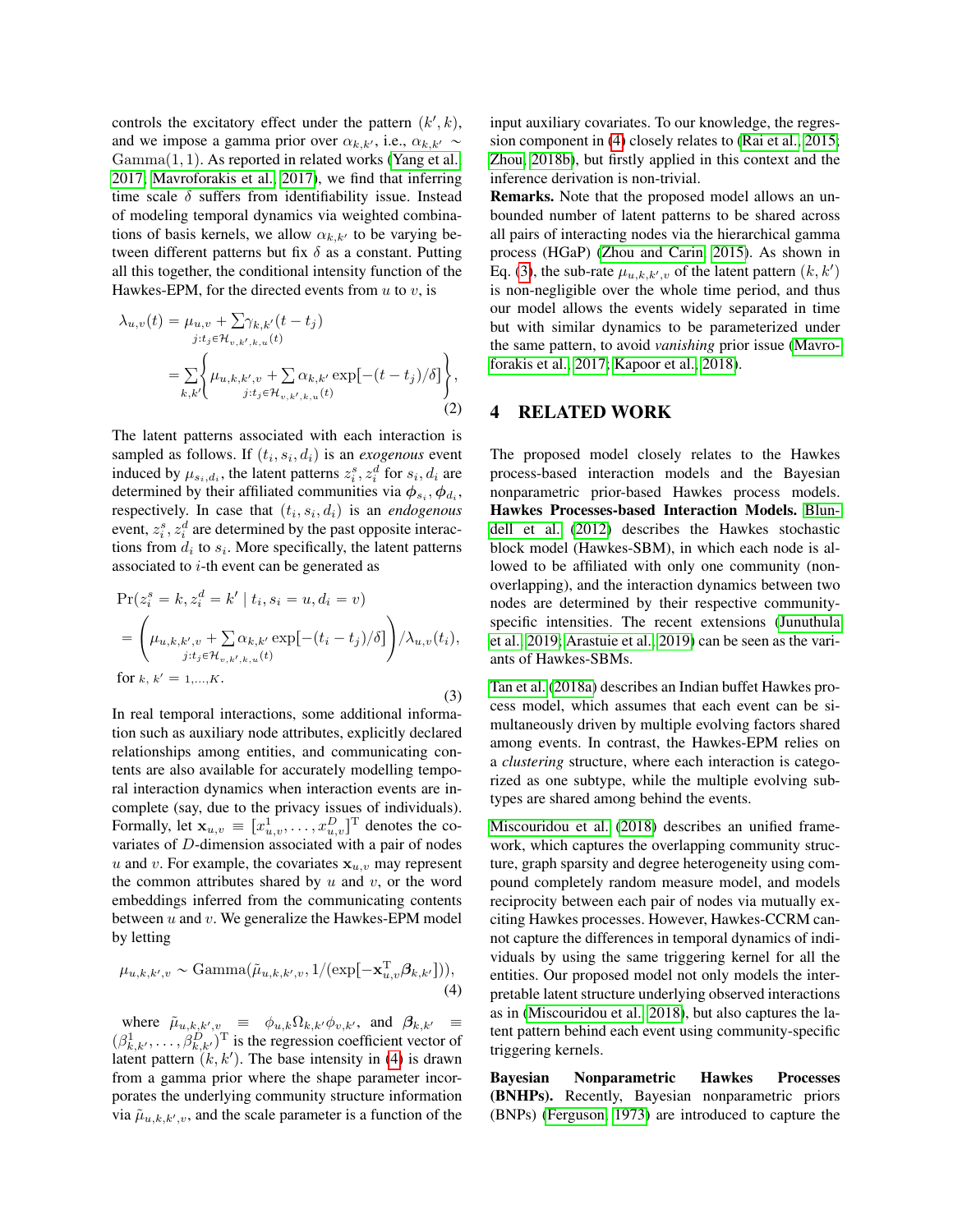$$
\mathcal{L}(\Theta) = \sum_{i} \log \left\{ \mu_{s_i, d_i} + \sum_{k, k'} \sum_{j: t_j \in \mathcal{H}_{d_i, k', k, s_i}(t_i)} \alpha_{kk'} \exp\left[ -(t_i - t_j) / \delta \right] \right\}
$$

$$
- \sum_{i} \left\{ \mu_{s_i, d_i} T + \sum_{k, k'} \sum_{j: t_j \in \mathcal{H}_{d_i, k', k, s_i}(t_i)} \alpha_{kk'} \delta(1 - \exp\left[ -(t_i - t_j) / \delta \right] ) \right\} + \log \Pr(\Theta). \tag{5}
$$

latent structure underlying the observed event sequence. The Dirichlet-Hawkes process (DHP) [\(Du et al., 2015\)](#page-9-11) models the latent clustering structure underlying the observed events using the Dirichlet process.

The Indian buffet Hawkes process [\(Tan et al., 2018a\)](#page-9-13) and the nested Chinese restaurant process-Hawkes process (NCRP-HP) [\(Tan et al., 2018b\)](#page-9-22) have been developed to capture the rich factor-structured and hierarchicallystructured temporal dynamics, respectively.

[Mavroforakis et al.](#page-9-0) [\(2017\)](#page-9-0) points out that most previous BNHP models suffer from the vanishing prior problem as the instantiated patterns in these models are only captured via the endogenous intensity. Hence, an already used pattern will vanish if its intensity tend to be zero. As a consequence, these BNHP methods unavoidably generate many redundant patterns for the events widely separated in time but sharing similar dynamics. [Mavroforakis](#page-9-0) [et al.](#page-9-0) [\(2017\)](#page-9-0) resolved this issue using the hierarchical Dirichlet process [\(Teh et al., 2006\)](#page-9-23) framework, where the top-layer Dirichlet process defines the distribution over latent patterns, and the bottom-layer Hawkes processes capture the temporal dynamics across multiple event sequences. Nevertheless, it is unclear how to generalize the Hierarchical Dirichlet Hawkes Process (HDHP) to model temporal interaction events. Our proposed model infers the appropriate number of communities (patterns) using the hierarchical gamma process prior [\(Zhou and Carin,](#page-9-15) [2015\)](#page-9-15). In the Hawkes-EPM, each latent pattern is modelled by a community-specific intensity function, which is non-negligible over time, and thus effectively prevents from the vanishing prior issue.

#### 5 INFERENCE

The proposed model admits efficient approximate inference as the posteriors of all the model parameters are available in closed-form using Pólya-Gamma data augmentation strategy. Let  $D$  denote the whole events data, E the *binary* adjacency matrix aggregated from D, i.e.,  $e_{u,v} = 1$  for  $u, v \in \mathcal{V}$  if there being at least one interaction observed in the time interval  $[0, T]$ , Ξ the parameters of the HGaP-EPM, and Θ the parameters of the Hawkes-EPM. The model parameters of the Hawkes-EPM consist of

<span id="page-5-0"></span> $\{\phi_{u,k}, \Omega_{k,k'}, \mu_{u,k,k',v}, \alpha_{k,k'}, \beta_{k,k'}, \psi_{k,k'}, \omega_{u,k,k',v}\}.$  We use the " $\hat{x}$ " to denote the maximum a posterior (MAP) estimate of  $x$ . A two-step inference procedure is developed to perform maximum-a-posteriori (MAP) estimate: (i) Approximate  $Pr(\Xi | \mathcal{D}, E)$  by  $Pr(\Xi | E)$ , and obtain a MAP estimate  $\hat{\Xi}$ , and then (ii) Approximate  $Pr(\Theta \mid \Xi, \mathcal{D})$  by  $Pr(\Theta \mid \Xi, \mathcal{D})$ . The full posterior is approximated by  $Pr(\Theta, \Xi) = Pr(\Xi | E)Pr(\Theta | \Xi, \mathcal{D})$ . The posterior inference for  $\hat{\Xi}$  is performed using the Gibbs sampling procedure described in [\(Zhou, 2015\)](#page-9-14). Next we shall explain the Expectation-Maximization algorithms to perform MAP estimation following [\(Lewis](#page-9-24) [et al., 2011;](#page-9-24) [Zhou et al., 2013;](#page-9-25) [Xu et al., 2016\)](#page-9-26). We also use index summation shorthands:  $\cdot$  sum out that index, e.g.  $x_{\cdot j} = \sum_i x_{ij}$ . The log-posterior of the observed temporal events  $\mathcal{D} = \{(t_i, s_i, d_i)\}_{i=1}^N$  is shown in Eq. [\(5\)](#page-5-0). More specifically, let  $\Theta^{(l)}$  denote the current model parameters, we construct a tight upper-bound of log-posterior in [\(5\)](#page-5-0) via the Jensen's inequality as

$$
Q(\Theta | \Theta^{(l)}) =
$$
\n
$$
-\sum_{i} \left\{ \mu_{s_i, d_i} T + \sum_{k, k'} \sum_{j: t_j \in \mathcal{H}_{d_i, k', k, s_i}(t_i)} \gamma_{kk'}(t_i - t_j) \right\}
$$
\n
$$
+\sum_{i} \sum_{k, k'} \hat{p}_{i,k,k'} \log \left[ \frac{\mu_{s_i, k, k', d_i}}{\hat{p}_{i,k,k'}} \right]
$$
\n
$$
+\sum_{k, k'} \sum_{j: t_j \in \mathcal{H}_{d_i, k', k, s_i}(t_i)} \tilde{p}_{i,k,k'} \left[ \frac{\gamma_{kk'}(t_i - t_j)}{\tilde{p}_{i,k,k'}} \right]
$$
\n
$$
+ \log \Pr(\Theta),
$$
\n(6)

where we define  $\hat{p}_{i,k,k'}$  and  $\check{p}_{i,k,k'}$  as

$$
\widehat{p}_{i,k,k'} = \frac{\mu_{s_i,k,k',d_i}^{(l)}}{\mu_{s_i,d_i}^{(l)} + \sum_{k,k'} \sum_{j:t_j \in \mathcal{H}_{d_i,k',k,s_i}(t_i)} \gamma_{kk'}^{(l)}(t_i - t_j)},
$$

$$
\widetilde{p}_{i,k,k'} = \frac{\sum_{j:t_j \in \mathcal{H}_{d_i,k',k,s_i}(t_i)} \gamma_{kk'}^{(l)}(t_i - t_j)}{\mu_{s_i,d_i}^{(l)} + \sum_{k,k'} \sum_{j:t_j \in \mathcal{H}_{d_i,k',k,s_i}(t_i)} \gamma_{kk'}^{(l)}(t_i - t_j)}.
$$
\n(7)

<span id="page-5-1"></span>in which  $\hat{p}_{i,k,k'}$  can be interpreted as the probability that  $i$ -th event is drawn from the base rate under the latent pattern  $(k, k')$ .  $\widetilde{p}_{i,k,k'}$  is the probability that *i*-th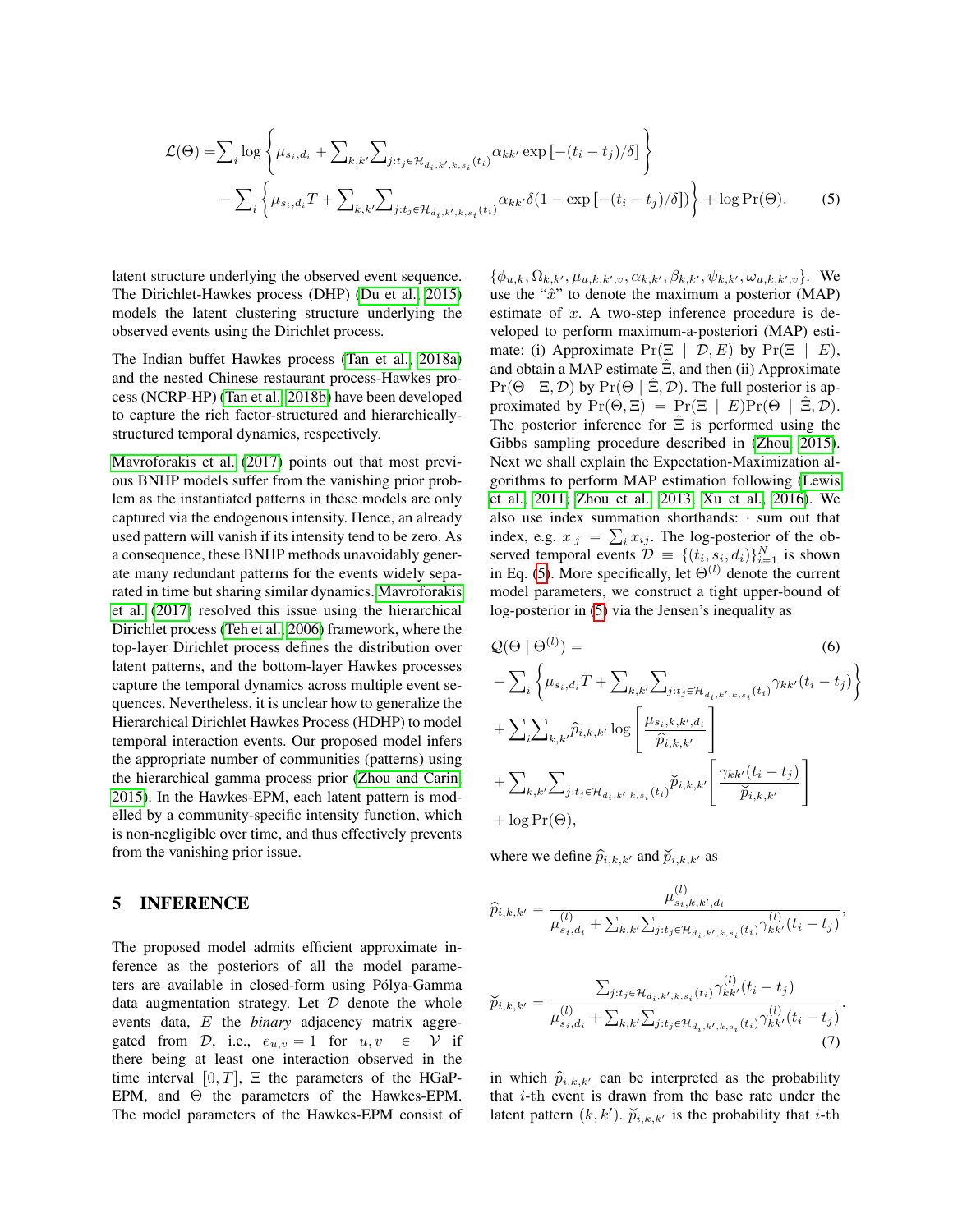event is triggered by the opposite interaction events under the pattern  $(k', k)$ . Accordingly, we update the sufficient statistics as

$$
\widehat{m}_{u,k,k',v} \equiv \sum_{i:s_i=u,d_i=v} \widehat{p}_{i,k,k'},
$$
\n
$$
\widetilde{m}_{u,k,k',v} \equiv \sum_{i:s_i=u,d_i=v} \widetilde{p}_{i,k,k'}.
$$
\n(8)

Expectations of Pólya-Gamma random variables are available in closed-form [\(Scott et al., 2013\)](#page-9-27), and given by

$$
\mathsf{E}\left[\omega_{u,k,k',v}^{(l+1)}\right] = \left(\frac{\tilde{\mu}_{u,k,k',v}^{(l)} + \hat{m}_{u,k,k',v}}{2\psi_{u,k,k',v}^{(l)}}\right)\tanh\left(\frac{\psi_{u,k,k',v}^{(l)}}{2}\right)
$$
\n(9)

Maximizing  $\mathcal{Q}(\Theta)$  with respect to each of the model parameters  $\{\mu_{u,k,k',v}\}, \{\alpha_{k,k'}\}, \{\beta_{k,k'}\}, \{\psi_{k,k'}\}$  fixing the rest, leads to closed-form updates for each of these:

$$
\mu_{u,k,k',v}^{(l+1)} = \frac{\tilde{\mu}_{u,k,k',v} + \hat{m}_{u,k,k',v}}{T + \exp[-\mathbf{x}_{u,v}^{\mathrm{T}} \boldsymbol{\beta}_{kk'}^{(l)}]}.
$$
(10)

Via the gamma conjugacy, we update  $\alpha_{kk'}$  as

$$
\alpha_{k,k'}^{(l+1)} =
$$
\n
$$
\frac{e_0 + \sum_{u,v} \widetilde{m}_{u,k,k',v}}{f_0 + \sum_i \sum_{j:t_j \in \mathcal{H}_{d_i,s_i}(t_i)} \delta\left(1 - \exp\left[-\frac{(T - t_j)}{\delta}\right]\right)}.
$$
\n(11)

Given the expectations of Pólya-Gamma random variables  $\mathsf{E}\left[\omega_{u,k,k',v}\right]$ , we update  $\psi_{k,k'}$  and  $\beta_{k,k'}$  as

$$
\psi_{k,k'}^{(l+1)} = \left[ \text{diag}(\mathsf{E}\left[\boldsymbol{\omega}_{k,k'}^{(l)}\right]) + \tau \mathbf{I} \right]^{-1} \qquad (12)
$$

$$
\times \left[ \frac{\widetilde{m}_{k,k'} - \boldsymbol{\mu}_{k,k'}^{(l)}}{2} + \tau (\mathbf{X}^{\mathrm{T}} \boldsymbol{\beta}_{k,k'}^{(l)} + \log(T)) \right],
$$

$$
\boldsymbol{\beta}_{k,k'}^{(l+1)} = (\mathbf{X}^{\mathrm{T}} \mathbf{X} + \tau^{-1} \mathbf{A})^{-1} \mathbf{X}^{\mathrm{T}} \left( \boldsymbol{\psi}_{kk'}^{(l)} - \log(T) \right), \qquad (13)
$$

in which for clarity we define the following notations

$$
\boldsymbol{\omega}_{k,k'}^{(l)} \equiv [\omega_{1,k,k',1}^{(l)}, \dots, \omega_{U,k,k',V}^{(l)}],
$$
  
\n
$$
\widetilde{m}_{k,k'} \equiv [\widehat{m}_{1,k,k',1}, \dots, \widehat{m}_{U,k,k',V}]^{T},
$$
  
\n
$$
\mathbf{A} \equiv \text{diag}[V_{1}^{-1}, \dots, V_{D}^{-1}],
$$
  
\n
$$
\boldsymbol{\mu}_{k,k'}^{(l)} \equiv [\mu_{1,k,k',1}^{(l)}, \dots, \mu_{U,k,k',V}^{(l)}]^{T},
$$
  
\n
$$
\mathbf{X} \equiv [\mathbf{x}_{1,1}, \dots, \mathbf{x}_{U,V}]^{T}.
$$

The full procedure of our EM algorithm is summarized in Algorithm [1.](#page-6-0) We also develop a simple-to-implement <span id="page-6-0"></span>Algorithm 1 Expectation-Maximization algorithm for the Hawkes Edge Partition Model

**Input:** events data  $\mathcal{D} = \{(t_i, s_i, d_i)\}_{i=1}^N$ ,  $\{\Phi, \Omega\}$  inferred by the HGaP-EPM, time scale  $\delta$ 

<span id="page-6-1"></span>**Output:**  $\{\mu_{u,k,k',v}\}, \{\alpha_{kk'}\}$ 

- 1: repeat
- 2: for  $n = 1:N$  do
- 3: Update  $(\hat{p}_{i,k,k'}, \check{p}_{i,k,k'})$  (Eq. [7\)](#page-5-1)<br>4: Update the intensity function  $\lambda$
- 4: Update the intensity function  $\lambda_{s_i,d_i}(t_i)$  (Eq. [2\)](#page-4-0)
- 5: end for
- 6: Update  $\hat{m}_{u,k,k',v}$  and  $\check{m}_{u,k,k',v}$  (Eq. [8\)](#page-6-1)
- 7: Update the base intensities  $\{\mu_{u,k,k',v}\}\$  (Eq. [10\)](#page-6-2)
- <span id="page-6-4"></span>8: Update the parameters  $\{\beta_{kk'}\}, \{\omega_{u,k,k',v}\},$  $\{\psi_{k,k'}\}\$  (Eqs. [13;](#page-6-3) [9;](#page-6-4) [12\)](#page-6-5)
- 9: Update the kernel parameters  $\{\alpha_{k,k'}\}$  (Eq. [11\)](#page-6-6)

10: until convergence

Gibbs sampling algorithm, and present its full procedure in the supplement.

<span id="page-6-6"></span><span id="page-6-2"></span>Computational Cost. For the second inference step, computing the latent variables  $\{z_i^s, z_i^d\}$  and updating the intensities for all the given events takes  $\mathcal{O}(NK^2)$ time, where  $K$  is the estimated number of communities by HGaP-EPM. Estimating  $\{\alpha_{k,k'}\}$  and  $\{\mu_{u,k,k',v}\}$ requires  $\mathcal{O}(K^2)$  and  $\mathcal{O}(K^2V^2)$  time, respectively. Estimating  $\{\beta_{k,k'}\}$  and  $\{\psi_{u,k,k',v}\}$  requires solving a linear system, and takes  $\mathcal{O}(K^2D^3)$  and  $\mathcal{O}(K^2\bar{N})$  time, where  $\overline{N}$  denotes the number of node pairs with at least one interaction in  $[0, T]$ . To sample the Pólya-Gamma variables  $\{\omega_{u,k,k',v}\}\$ , we employed a fast and accurate approximate sampler of [Zhou](#page-9-28) [\(2016\)](#page-9-28), which matches the first two moments of the original distribution. Using the EM algorithm, the Pólya-Gamma variables are updated in closed-form (as a hyperbolic function) [\(Scott et al.,](#page-9-27) [2013\)](#page-9-27).

# <span id="page-6-5"></span>6 EXPERIMENTS

<span id="page-6-3"></span>We evaluate the proposed Hawkes-EPM model on three benchmark datasets: ([1](#page-6-7)) **Bosnia.** This dataset<sup>1</sup> consists of interaction events among 159 nations over 1,819 days (17/01/1991-31/12/1995). There are 1,918 edges, and 34,014 interactions. ([2](#page-6-8)) Gulf. This dataset<sup>2</sup> contains 304,401 interaction events among 202 nations over 7,291 days (15/04/1979-31/03/1999). There are 7,184 edges. ([3](#page-6-9)) EU-email. This dataset<sup>3</sup> consists of 332,334 email communications among 1,005 individuals over 526 days. There are 24,929 edges. We generated the covariate data between each pair of nodes using their common at-

<span id="page-6-7"></span><sup>1</sup> [http://eventdata.parusanalytics.com/data.dir/pevehouse.](http://eventdata.parusanalytics.com/data.dir/pevehouse.html)

<span id="page-6-9"></span><span id="page-6-8"></span>[html](http://eventdata.parusanalytics.com/data.dir/pevehouse.html). 2 <http://eventdata.parusanalytics.com/data.dir/gulf.html>. 3 <http://snap.stanford.edu/data/email-EuAll.html>.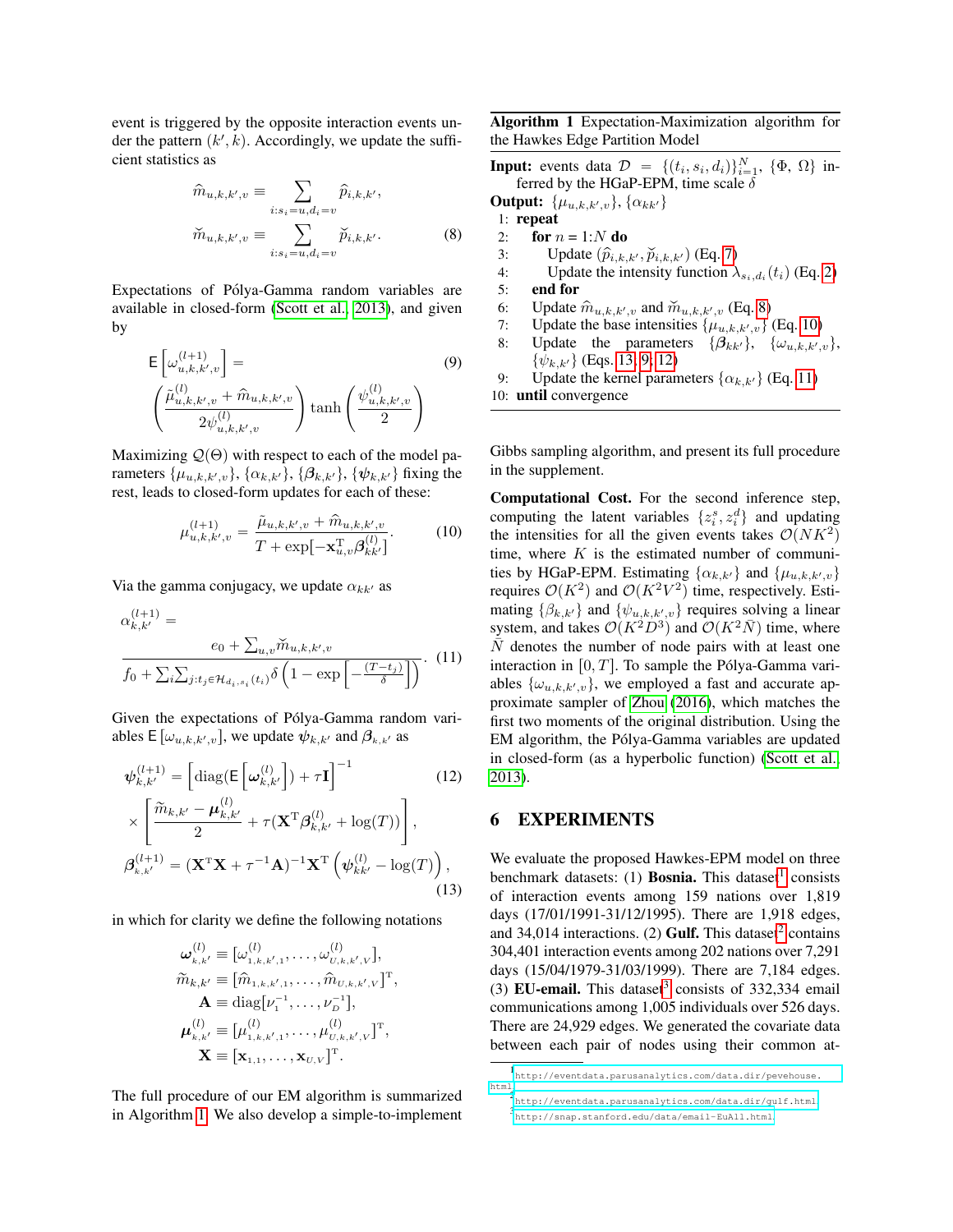<span id="page-7-0"></span>

Figure 3: AUC-ROC and PR scores for the temporal link prediction.

tributes.

We compared our model to two basic models: (1) a Poisson process (PPs) model, which independently models the interaction dynamics between each pair of nodes by a constant event rate, (2) a mutually exciting Hawkes process (MHPs) model, in which we assume the same base rate and kernel parameters for each pair of nodes. Following [\(Yang et al., 2017\)](#page-9-1), we utilized four basis kernels–three exponential kernels with time decaying scale: one hour, one day, one week respectively:  $\gamma^1(t) \equiv$  $\exp(-24t), \gamma^2(t) \equiv \exp(-t), \gamma^3(t) \equiv \exp(-t/7)$ , and a periodic kernel  $\gamma^4(t) \equiv \exp(-t/7) \sin^2(\pi t/7)$ , and also to three state-of-the-art Hawkes interaction models: (3) the Hawkes Dual Latent Space (DLS) model [\(Yang](#page-9-1) [et al., 2017\)](#page-9-1), which explicitly captures the community structure via the base rate with the Latent space model [\(Hoff et al., 2001\)](#page-9-29), and models the reciprocating dynamics between each pair of nodes via reciprocal latent space model, (4) the Hawkes stochastic block model (Hawkes-SBM), which captures the interaction dynamics using Hawkes process for each community independently, (5) the community Hawkes independent pairs model (CHIP), which models each node pair with a Hawkes process. For DLS, we set the latent dimensions  $d = 500$  according to the default setting of [Yang](#page-9-1) [et al.](#page-9-1) [\(2017\)](#page-9-1) in our experiments. We demonstrate that the Hawkes-EPM achieves competitive performance but utilizes much fewer latent dimensions  $(K_{max} = 100)$ compared to DLS. All the baseline models are detailed in the supplementary material. Due to lack of available code, we are not able to compare [\(Tan et al., 2018a,](#page-9-13)[b\)](#page-9-22). Given the aggregated graph, we estimated the parameters  $\{\Phi, \Omega\}$  of the HGaP-EPM with the truncation level  $K_{\text{max}} = 100$ . We ran the Gibbs sampler detailed in [\(Zhou, 2015\)](#page-9-14) for 10,000 MCMC iterations, and used the maximum a posterior estimate  $\{\hat{\Phi}, \hat{\Omega}\}\$ in the second step. For the Hawkes-EPM, we choose a kernel decay of  $\delta = 1/10$  for the time scale of 10 days.

Temporal link prediction. To evaluate the predictive performance of all the methods, we sorted the interaction events according to the corresponding timestamps, and made a train-test split so that the training dataset consists of  $p$ -percent of the whole events with  $p$  varying between 50% and 90%. We trained all the methods using the training datasets. In this task, we let all the models to predict the probability that an edge appears (at least one interaction occurrs) between each pair of nodes in the time interval  $[t, t + \hat{\pi})$  with t being the end time of the training events. We empirically set  $\hat{\pi}$ to be 50 days for all the datasets because it took one or two months for a nation to respond to actions from the other nations on average. We calculate the probability of there being at least one interaction in  $[t, t + \hat{\pi})$ as  $1 - \exp\{-\int_{t}^{t+\hat{\pi}} \lambda_{u,v}(s) dN_{v,u}(s)\}\.$  Finally, we compute the average area under the curve (AUC) of both the receiver operating characteristic (ROC) and precisionrecall (PR) to evaluate the predictive performance. Although AUC-ROC score is widely used in evaluating link prediction performance, we found that the interactions of the temporal events are quite sparse. Hence, one method can obtain high AUC-ROC score even if it accurately predicts zero-links but shows poor performance in predicting non-zero links. In contrast, AUC-PR score mainly reflects the method's ability to predict non-zero links. As shown in Figure [3,](#page-7-0) the Hawkes process based models (MHPs, DLS, Hawkes-SBM, CHIP, Hawkes-EPM) capture the reciprocating dynamics of the interactions among nodes, and thus significantly outper-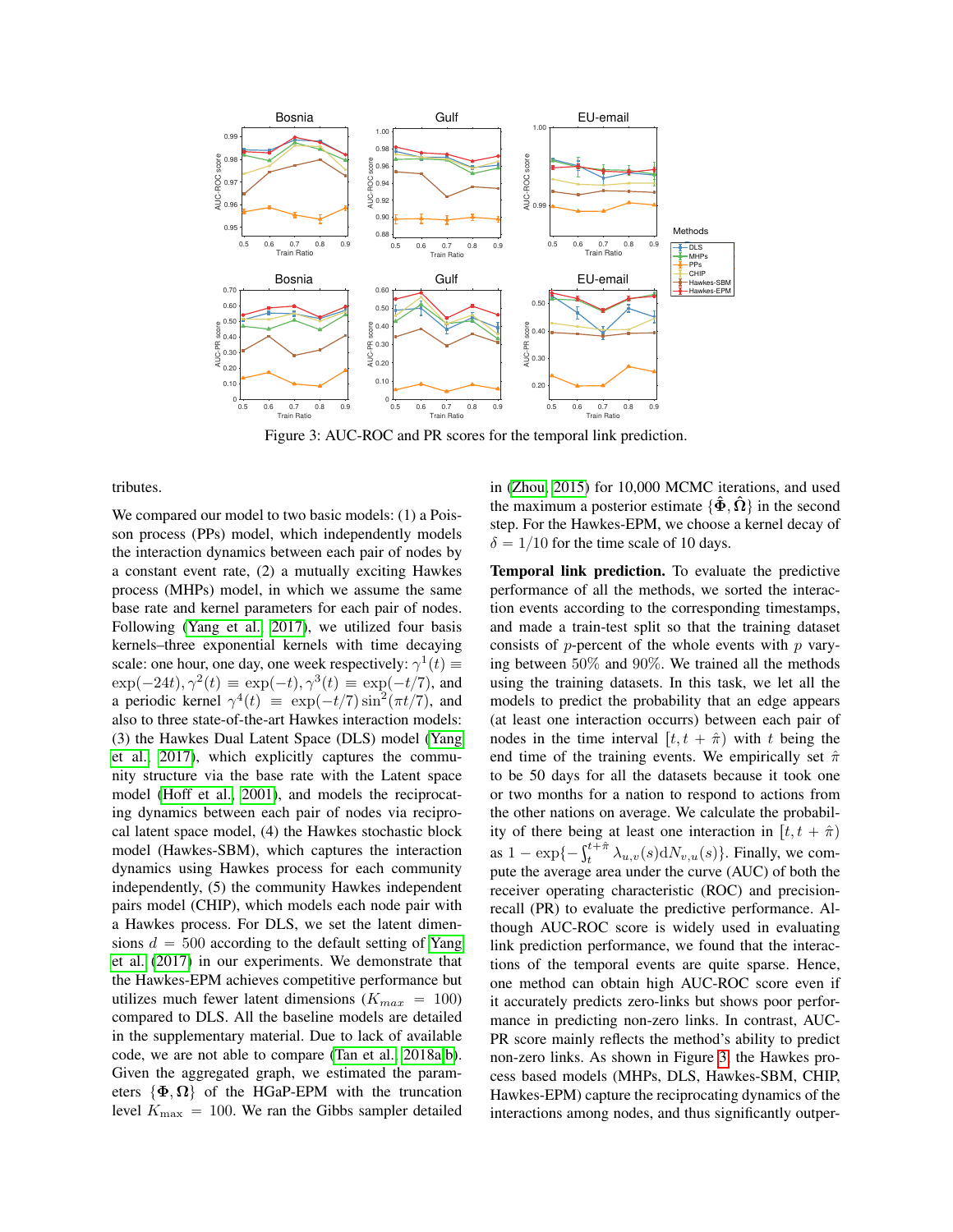<span id="page-8-0"></span>

Figure 4: The top and bottom plot show the intensity of interaction events between USA-Iraq (IRQ), and Iran (IRN)- Iraq (IRQ) inferred by the Hawkes-EPM in the Gulf dataset, respectively.

form the Poisson process model. We noticed that most node pairs exhibit no edges in the time interval  $[t, t + \hat{\pi})$ (All the methods accurately predict zero-links and thus achieve high AUC-ROC scores). The Hawkes-SBM captures the interaction dynamics of each node pair within the same community only using a single point process, and thus achieves lower predictive scores. It is not surprising that mutually exciting Hawkes processes (MHPs) achieve higher scores as MHPs model each node pair with three periodic kernels, that sufficiently capture the interaction dynamics between each node pairs. A closer looking into the AUC-PR scores, shows that the Hawkes-EPM performs better than HPs, CHIP and DLS when the training ratio is low. This is because the Hawkes-EPM shares the kernel parameters among node pairs, and thus performs well even if most node pairs exhibit few interactions. Although both the Hawkes-EPM and DLS can capture the heterogeneity in base and reciprocal rate, the Hawkes-EPM effectively exploits the latent structure behind events and thus consistently outperforms DLS.

Exploratory analysis. We also used the Gulf dataset to explore the latent structure estimated by the Hawkes-EPM. We found that  $K = 12$  latent communities, and most of those communities correspond to international military conflicts among nations. Figure [4](#page-8-0) shows the inferred intensities of the interaction between USA-Iraq (IRQ), and Iraq (IRQ)-Iran (IRN), respectively. We found that the peaks of the intensities correspond to events surrounding the Gulf War (1990-1991), the Cruise missile attack on Iraq on 1993 and 1996, the Bombing of Iraq in 1998. In addition, we also plot the intensities of interaction events between Iran (IRN)-Iraq(IRQ). The intensities of the interaction events between these two nodes are gradually increasing from 1980, and reach the peak at 1988. To interpret the inferred interaction dynamics between these two nodes, we performed a web search, and found that the Iran-Iraq War started on September, 1980 and ended on August, 1988. Most of the inferred intensities between each pair of nations in the Gulf dataset confirm our knowledge of international affairs. We also provide the additional plots of the intensities between the other nations in the supplementary material.

## 7 CONCLUSIONS

We have presented a probabilistic framework, the Hawkes edge partition model (Hawkes-EPM) for inferring the implicit community structure and reciprocating dynamics among entities from their temporal interactions. The Hawkes-EPM not only models the inherent overlapping communities, sparsity and degree heterogeneity behind interactions, but also captures how the latent communities influence the interaction dynamics among their involved entities. Experimental results demonstrate the interpretability and competitive predictive performance of our model in temporal link prediction for several real-world datasets. Our strategy to cluster events into a set of latent patterns using the gamma process prior [\(Zhou and Carin, 2015\)](#page-9-15) combined with Hawkes processes, can be readily generalized to all the closely-related applications, such as continuous-time topic models [\(Mavroforakis et al., 2017\)](#page-9-0) and event-based tensor decomposition [\(Zhe et al., 2018\)](#page-9-30).

#### Acknowledgements

We thank the anonymous reviewers for the many useful comments that improved this manuscript. This research is funded by the European Union's Horizon 2020 research and innovation programme under grant agreement 668858.